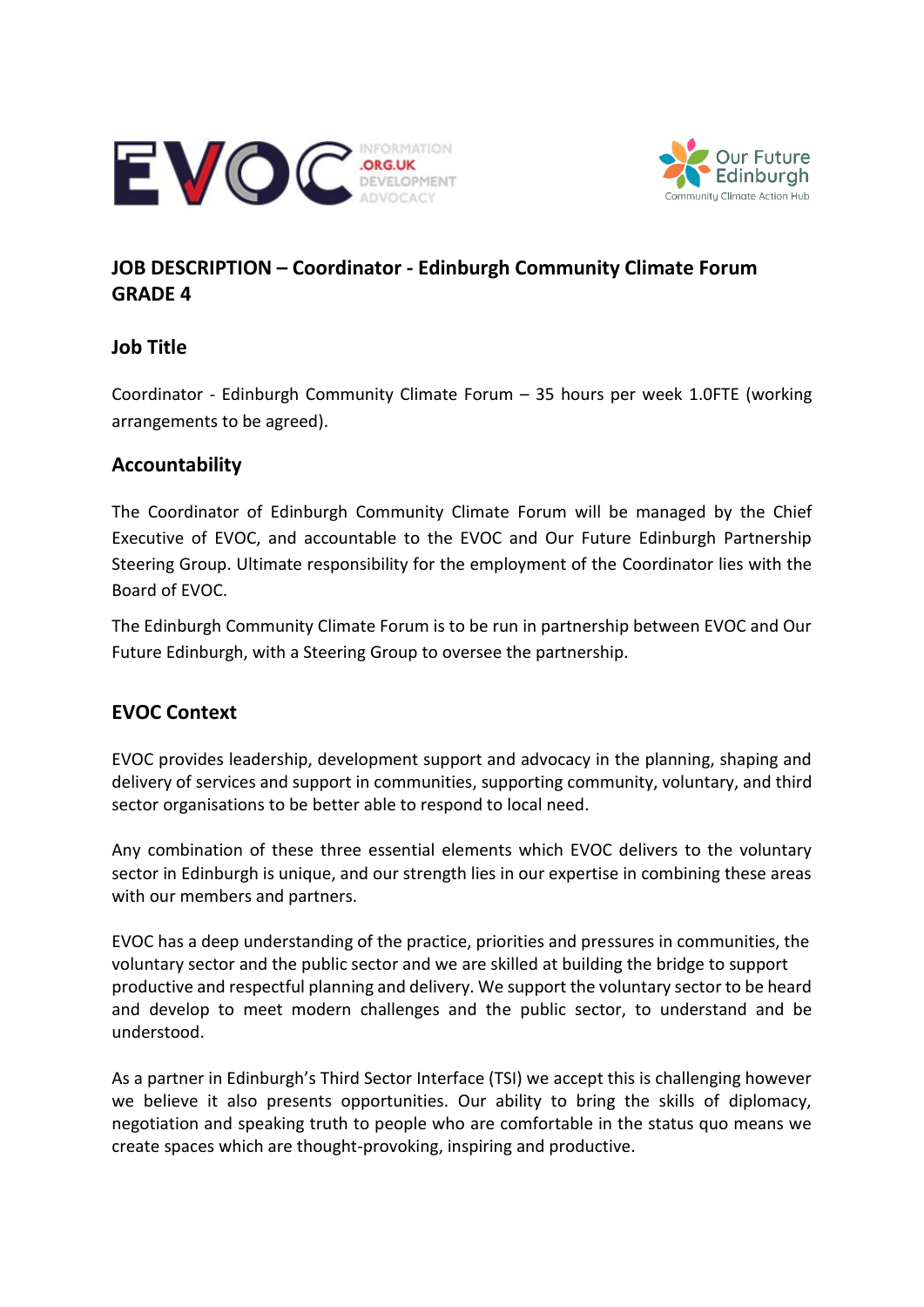EVOC hasset 5 strategic objectives 2019-2022. These objectives will be central to all potential developments, team and individual work plans.

The post holder will work as part of the staff team to contribute to the delivery of EVOC's strategic objectives.

# **EVOC's Values**

- Enabling: We work to develop opportunities and deliver change
- Fairness: We act with impartiality, balance and integrity
- Collaborating: We listen, share and challenge
- Excellence: We strive to lead with passion and professionalism
- Creating: We are creative in our approach, ideas and in creating the space for better outcomes
- Supporting: We respond to the voluntary sector's changing needs to enable them to continue

### **Our Future Edinburgh**

Our Future Edinburgh (OFE) is a community hub for Edinburgh. It brings people and groups together to collaborate on actions that transform communities and act decisively on a just and equitable climate & nature transition.

#### *Fairness and Inclusion*

Our Future Edinburgh is a welcoming and inclusive community climate action hub of mutually respected civil society and community organisations, which will be shaped by all its members – where no single organisation has overall responsibility or is "in charge" – everyone is in this equally.

OFE are working towards just and equitable solutions to the climate and nature emergencies: our actions contribute to the achievement of a more sustainable future that improves the wellbeing for all of Edinburgh's residents and communities. OFE is open minded and tolerant when working with communities and individuals; helping them engage proactively in the climate and nature emergencies.

OFE respects and cherishes the uniqueness of every community.

#### *Collaboration*

OFE helps each other and shares knowledge to encourage cohesive and active partnerships among supporting organisations. It provides high quality, consistent support across communities and promotes open, informed and evidence based decision-making.

### **Our Future Edinburgh's Values**

• Positive Action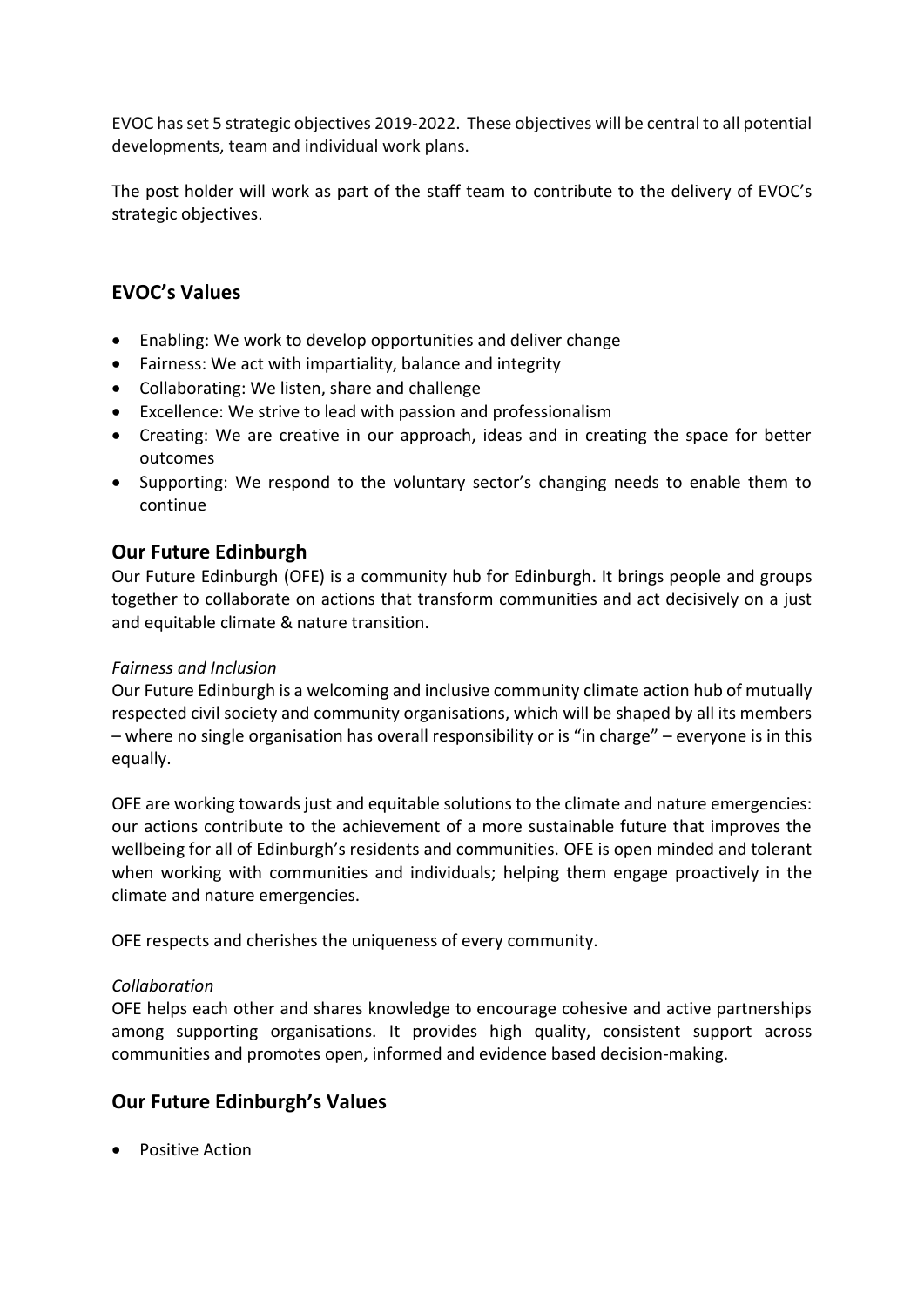- The focus is on positive messages bringing people together to engage in positive actions. OFE is not a campaigning or protesting organisation.
- OFE sets their goals and act on them decisively.

# **Community Climate Forum Context**

The Coordinator will develop an Edinburgh Community Climate Forum, the purpose of which is to improve the effectiveness and maximise the contribution of Edinburgh's citizen's, community, voluntary and third sector, and citizens, to the planning for a carbon zero city by 2030. The Development Worker will develop and support the community sector's role in tackling climate change – supporting reductions in the community sector's economic impact, development of community sector projects to tackle climate change and the community sector's role in influencing policy and people's behaviours.

The post-holder will have a critical role in building the knowledge and capacity of community and third sector organisations, developing networks and connections, and supporting innovation and developments. The role will combine working with organisations, facilitating networks, delivering training and preparing briefings.

The forum will work with communities Edinburgh Association of Community Councils, and Community Councils provide a mechanism for deliberative democratic processes, leading to co-production of policy and strategic action on climate change.

### **Job Role**

Working closely with all EVOC and OFE staff and volunteers, the Coordinator of Edinburgh Community Climate Forum Worker will reach out to the widest possible range of civil society organisations to draw them into the co-creation of a vibrant hub of activity that harnesses citizen led engagement in delivering a zero carbon Edinburgh.

### **Main responsibilities**

- Create, develop and sustain positive relationships with individuals and organisations;
- Provide networking and influencing opportunities for community, voluntary and third sector organisations interested in weaving a climate change imperative into their work and identify tools, processes and procedures for participants in the community climate hub to empower civil society action and provide peer-to-peer skill sharing resources for citizens to take action on climate change within their communities;
- Develop, collate and promote tools and resources of use to community, voluntary and third sector organisations in tackling climate change. Delivering guidance, one-to-one advice and training to community, voluntary and third sector organisations on reducing their climate impact. Working with key stakeholders, including the public sector, in developing and promoting Edinburgh's approach to tackling climate change and achieving Net Zero;
- Ensure that EVOC, OFE and the wider community, voluntary, and third sector have strong awareness of environmental / climate change issues, including on policy developments;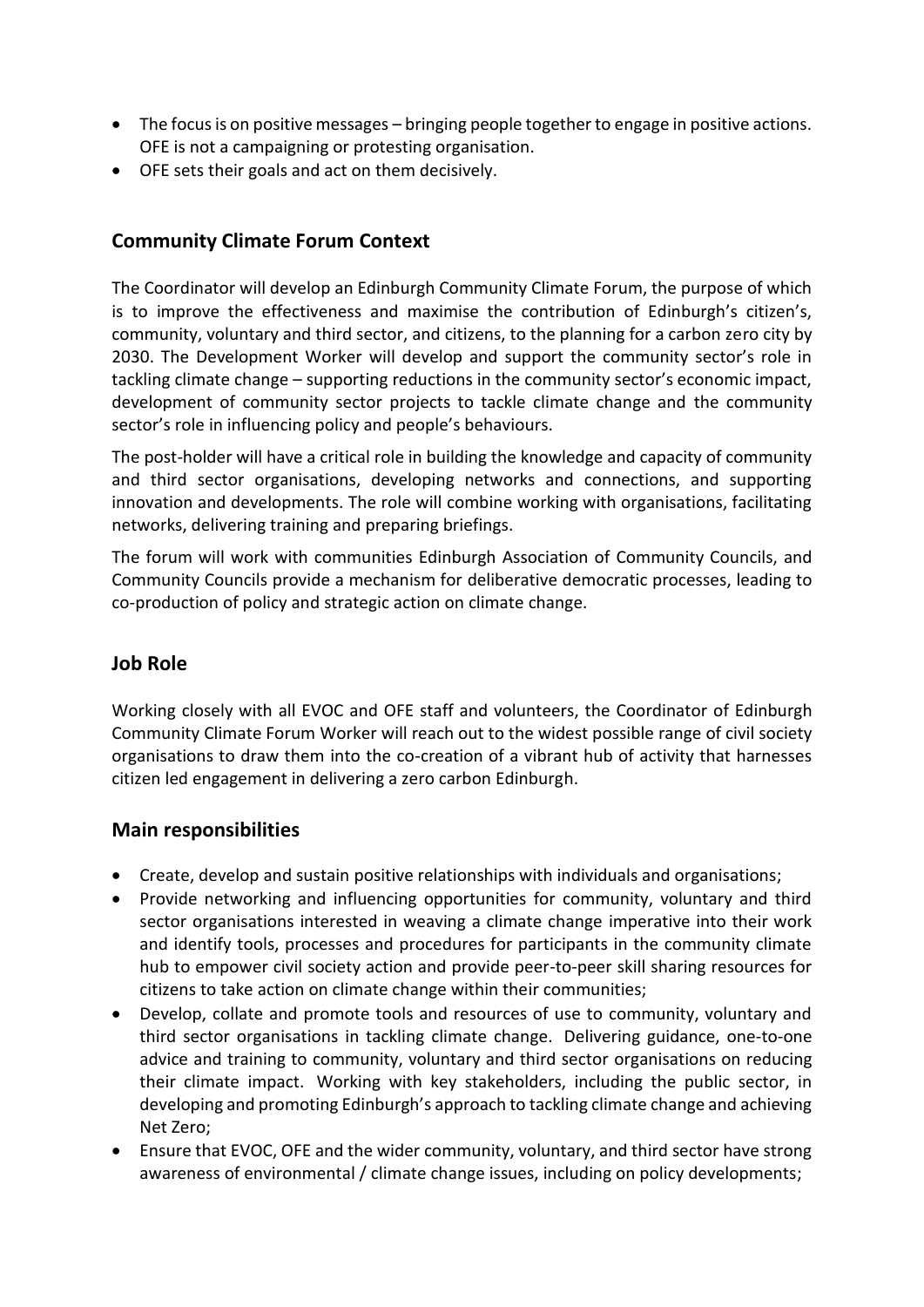- Oversee the production of content for e-bulletins, newsletters, websites, social media and briefings;
- Contribute to proposals for 'Creating Net Zero Communities' pilots, in different areas, such as areas of high levels of deprivation. Contribute to 'Creating Net Zero Communities' pilot projects, subject to funding, to understand what it would take for pilot area communities to become net zero. Drawing on evidence from the pilots, contribute to collaborative funding bids to support roll-out of successful approaches to other communities within the city;
- Develop their own knowledge and skills, including through participation in training and regular supervision. Be a positive active and flexible participant working alongside the other EVOC staff to ensure that EVOC supports and develops the community and third sector in Edinburgh. Adhere to EVOC's policies and procedures, particularly those relating to Equal Opportunities and Health & Safety at Work;
- Through regular liaison with the wider EVOC and OFE teams, contribute to the collection, collation and development of accurate, current and relevant resources, information and materials to support the work of EVOC and OFE and enable comprehensive reporting.

# **Knowledge and skills**

Specific knowledge and skills required include:

#### **Essential**

- Strong understanding of climate change issues and knowledge of Scotland and UK policy & strategy on climate change
- Strong understanding of the steps that communities, citizens, community and third sector organisations can take to measure and reduce their emissions
- Communication, research and presentation skills (reports, meeting management, presentations etc.);
- Collaboration and skills supporting partnership working;
- Strong administration skills to provide infrastructural support to enable the delivery of meetings, website updates and other support functions (including minutes, social media, publications etc.);
- Analytical skills;
- Skills to contribute to good evaluations;
- Facilitation and mediation skills;
- Planning and work management skills;
- Ability to prioritise workload and competing demands with a flexible approach to working hours with occasional additional hours, working effectively as part of a team and on own initiative

#### **Desirable**

- An understanding and knowledge of community development theory, principles, policy and practice and the role of the third sector;
- Knowledge of issues for third sector organisations and how their work contributes to the wider delivery of services and activities and the work of Localities in the city;